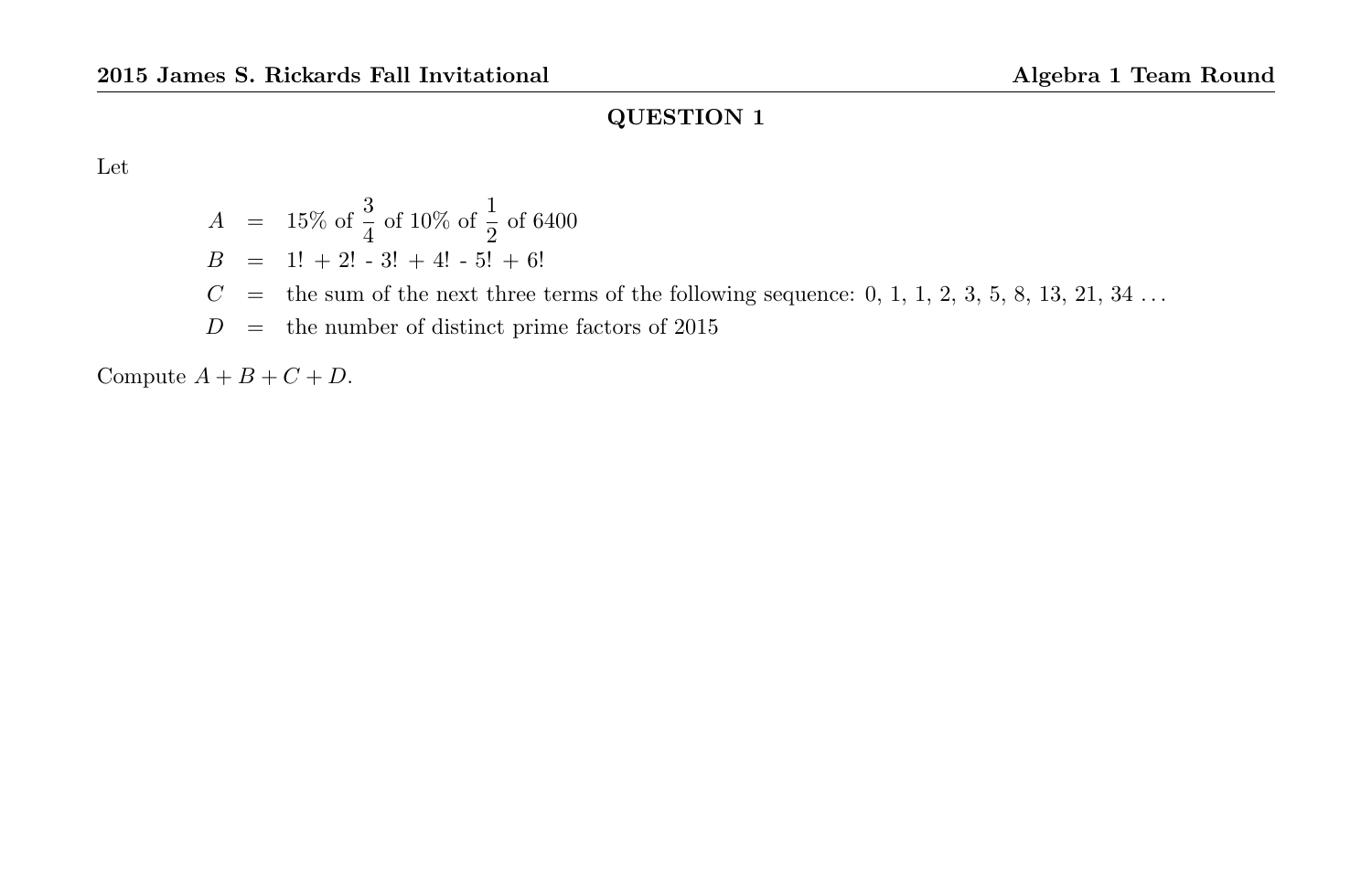Let

 $A =$  the sum of the x coordinate of the x-intercept of  $y = \frac{4}{9}$  $rac{4}{3}x-\frac{3}{4}$  $\frac{3}{4}$  and the y coordinate of the y-intercept of

$$
y = 101x + \frac{7}{16}
$$

- $B =$  the distance between  $(40,35)$  and  $(70,75)$
- $C =$  the slope of a line segment with end points  $(20,15)$  and  $(35,25)$
- $D =$  the sum of the abscissa of  $(2,0)$  and the ordinate of  $(1,5)$

Compute  $A + B + 3C + D$ .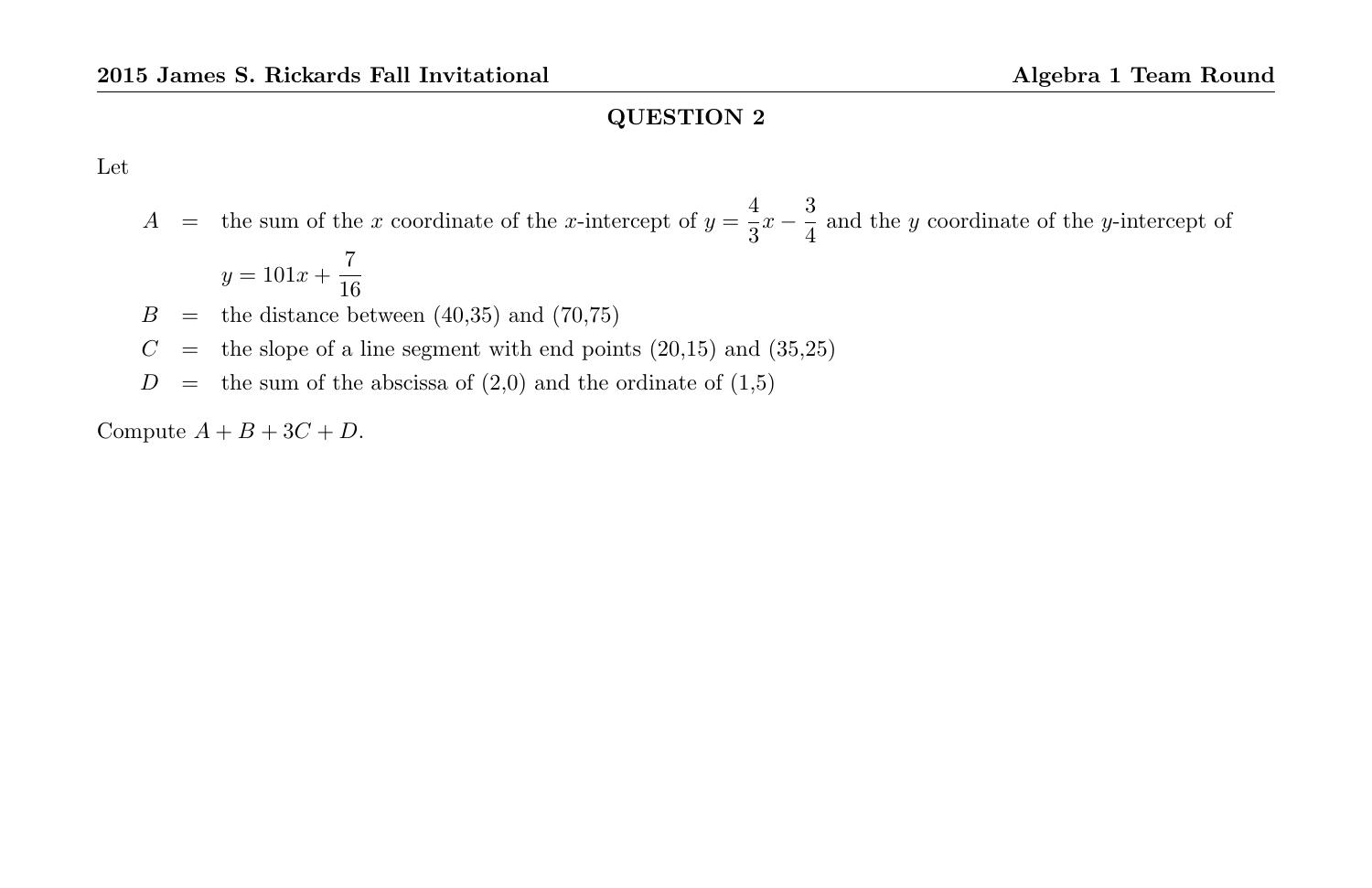Given the functions  $f(x) = 3x^2 + 2x$  and  $g(x) = x^3 - 4x^2 + 5$ , let

$$
A = f(2)
$$
  
\n
$$
B = g(3)
$$
  
\n
$$
C = f(g(0))
$$
  
\n
$$
D = g(f(1))
$$

Find  $A + B + C + D$ .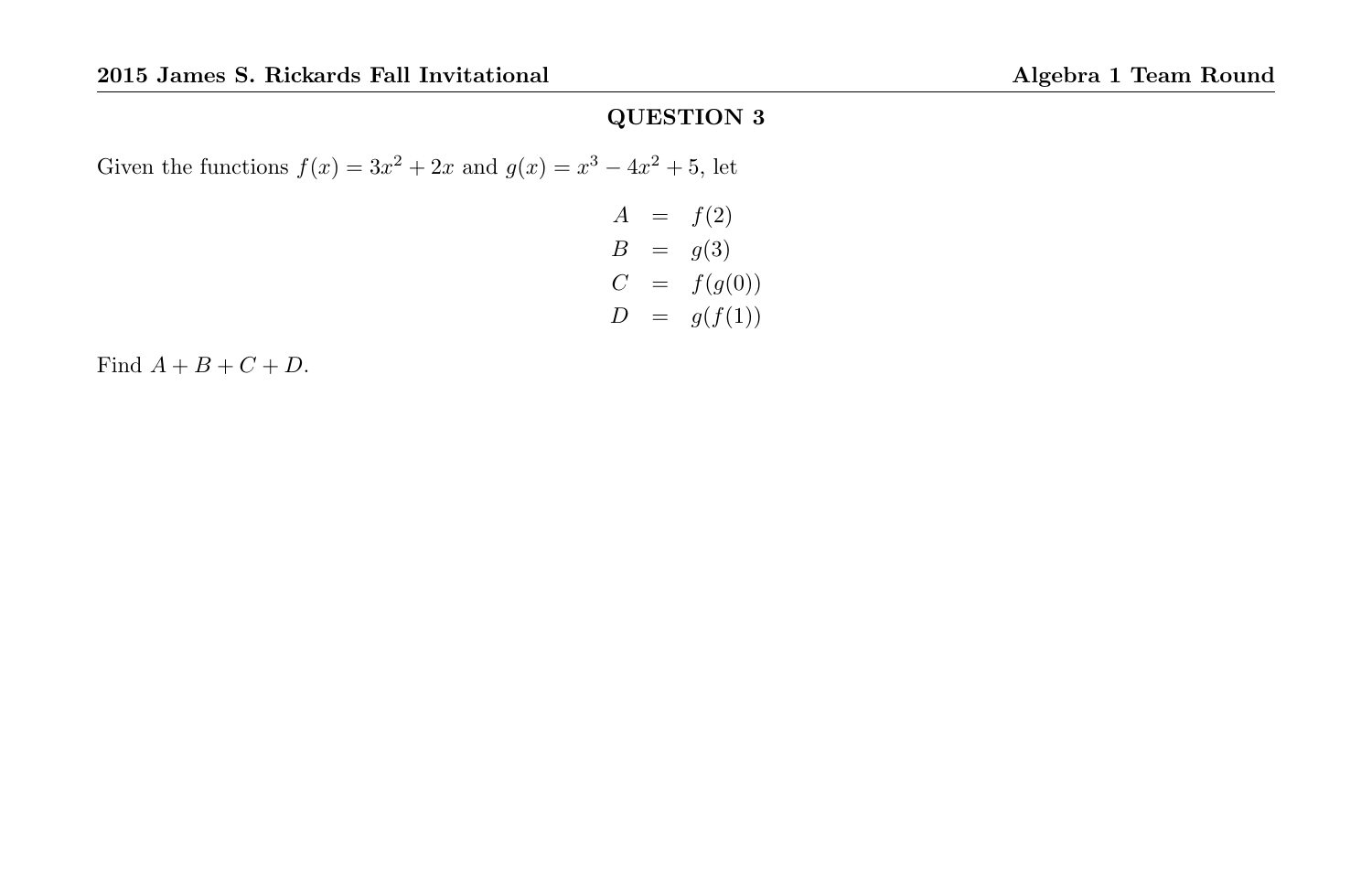Start with  $x = 0$ . For every true statement, add 20 to x. For every false statement, subtract 15 from x.

0 is a whole number  $\pi$  is rational vertical lines have undefined slopes -1 is a natural number 20.15 is an integer

What is the final value of x?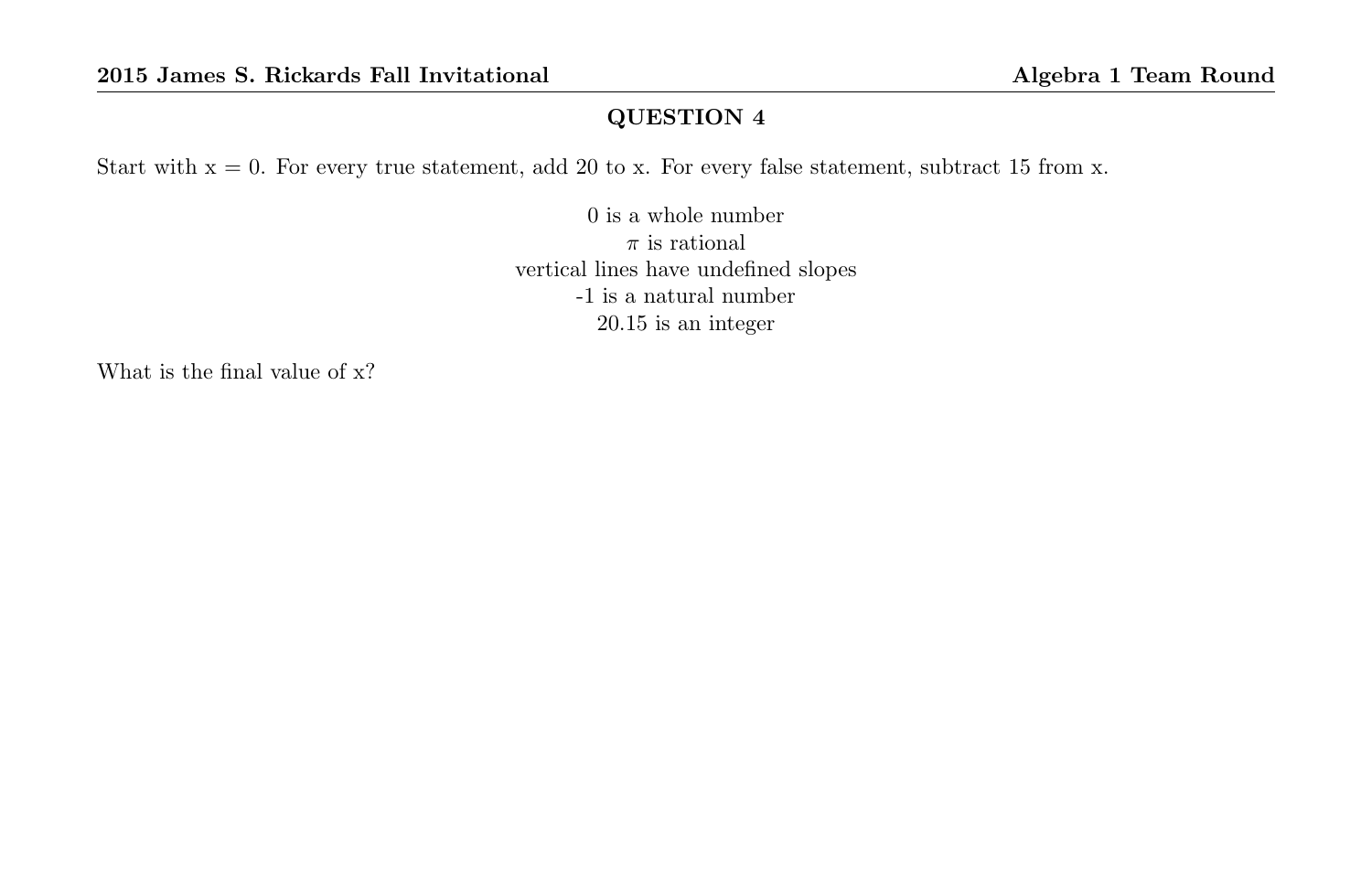Sid the Algebra Kid asks that you solve the following, and then calculate  $M - A - T - H$  (M, A, T, and H represent distinct digits).

 $M123 + 4A56 + 78T9 = 1444H$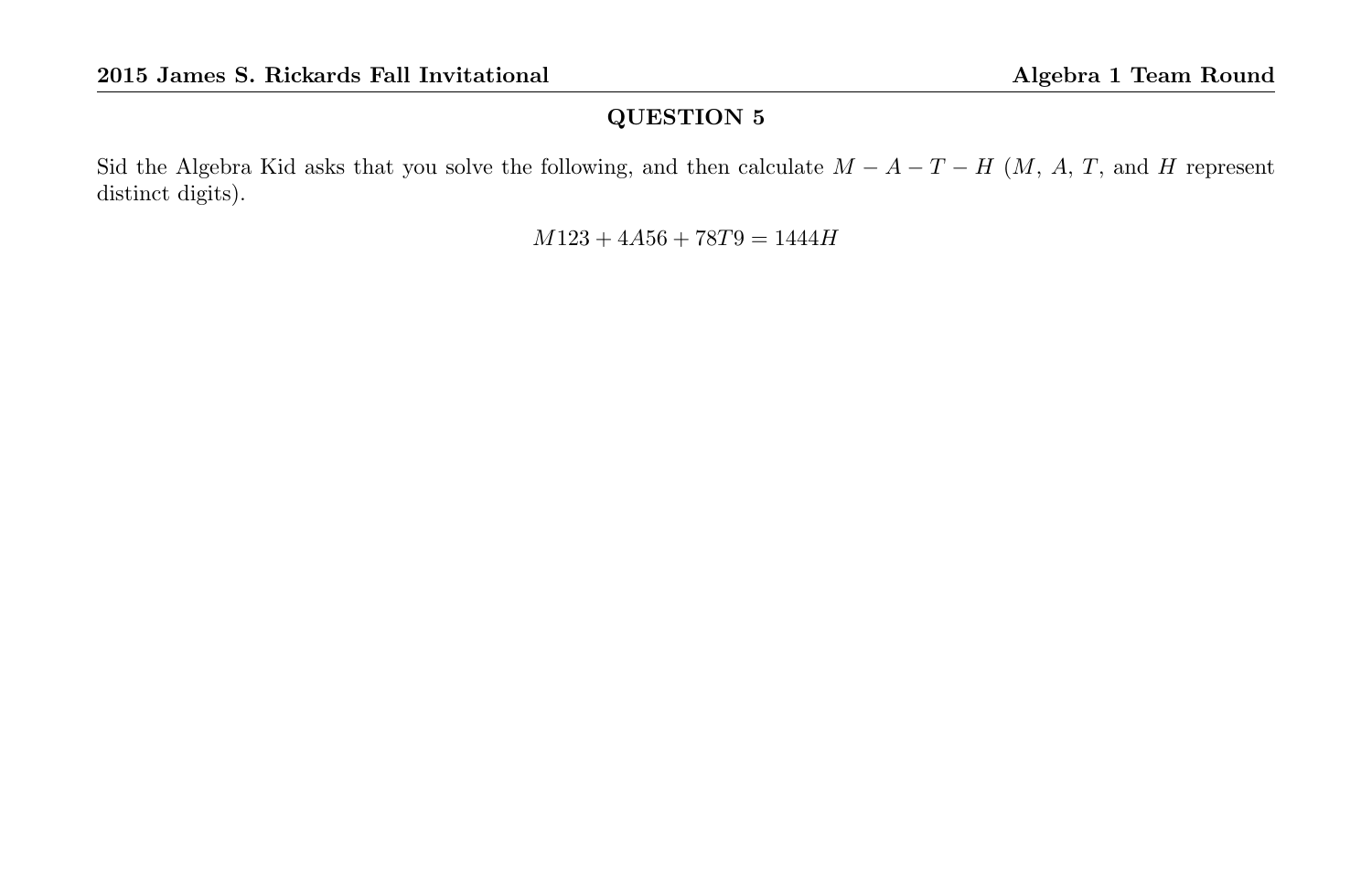Rithik wants you to use the following equation to solve for each of the following statements:

 $20x^2 + 15x + 10 = 0$ 

- $A =$  the sum of the roots
- $B =$  the product of the roots
- $C =$  the degree of the polynomial
- $D =$  the positive difference between the leading coefficient and the constant term of the polynomial

Compute  $4A - 2B + C + D$ .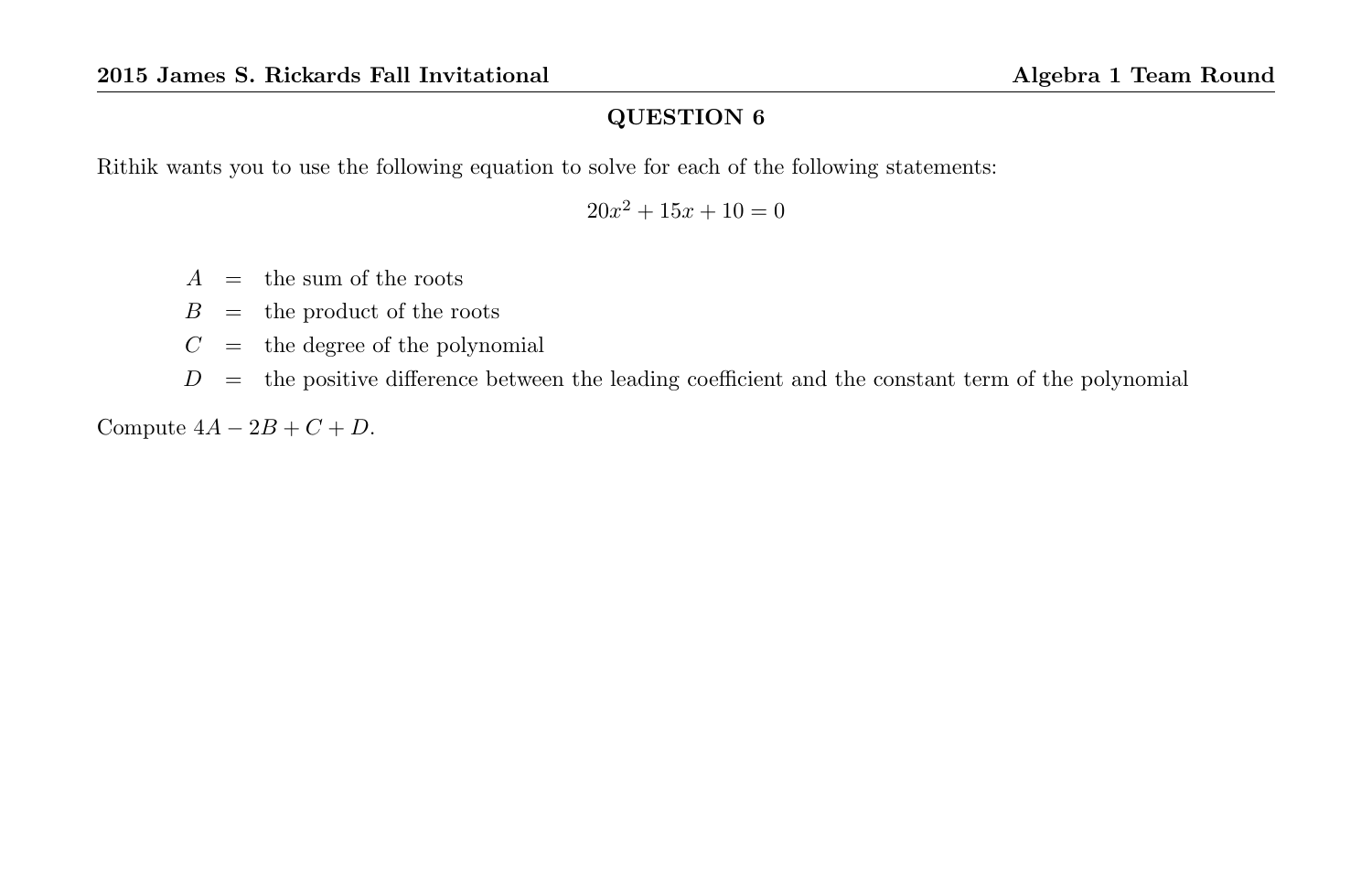Determine the area of the figure bounded by the following inequalities:

$$
x \ge -2
$$
  

$$
y \ge 2x + 5
$$
  

$$
y \le -3x + 10
$$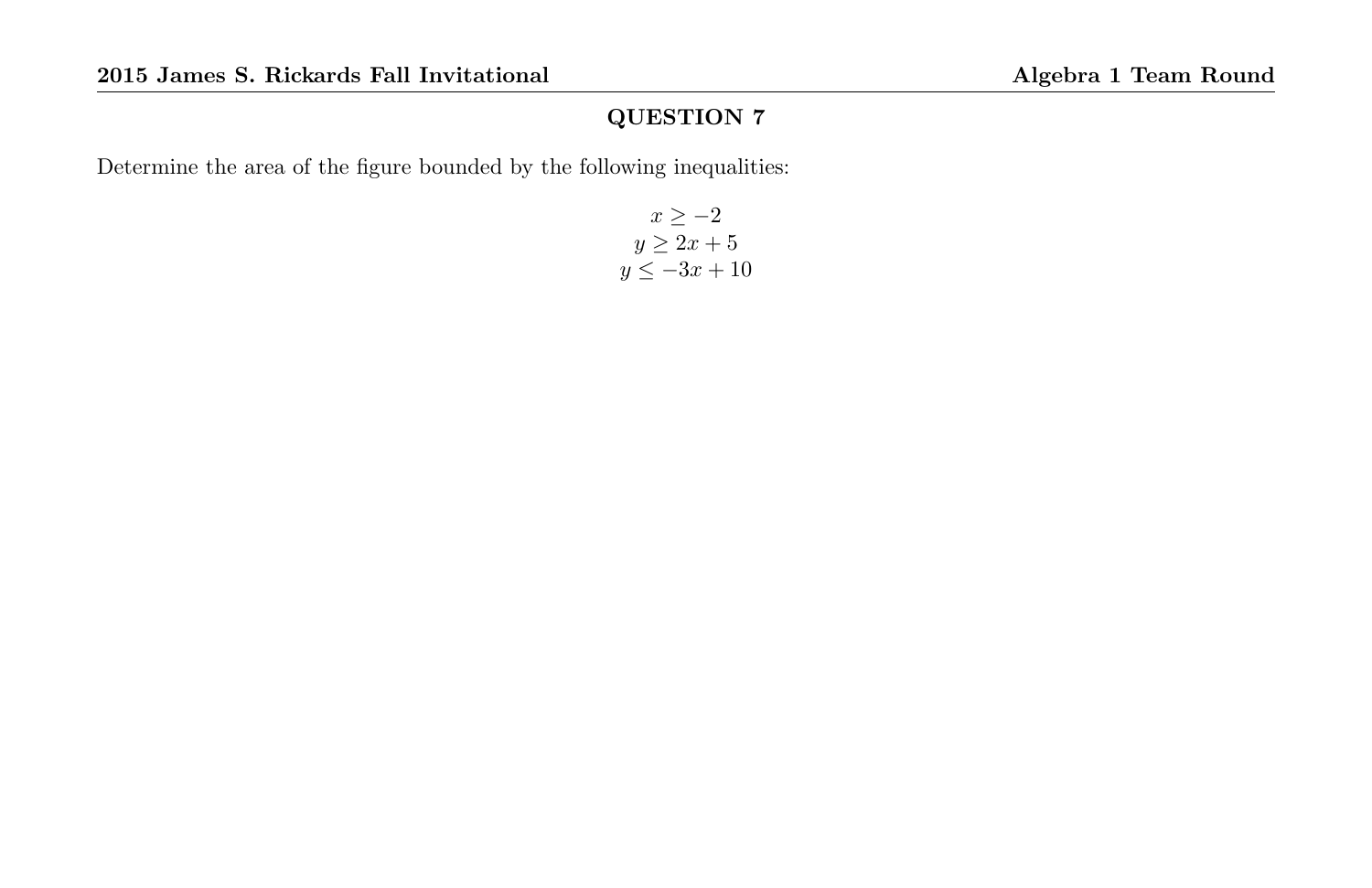Joel needs help on his homework and wants you to evaluate the following:

$$
A = \left(\frac{(3x^3y^0z^{-1})}{(z^2y^0x)}\right)^{-5}
$$
  
\n
$$
B = \text{the maximum number of pizza slices that can be made using only 3 cuts}
$$
  
\n
$$
C = \text{the larger of the two solutions of } |20 - x| + |-15| = 16
$$
  
\n
$$
D = \sqrt{117} + \sqrt{468} \text{ in simplest radical form}
$$

Compute  $243A + B + C + D$ √ 13.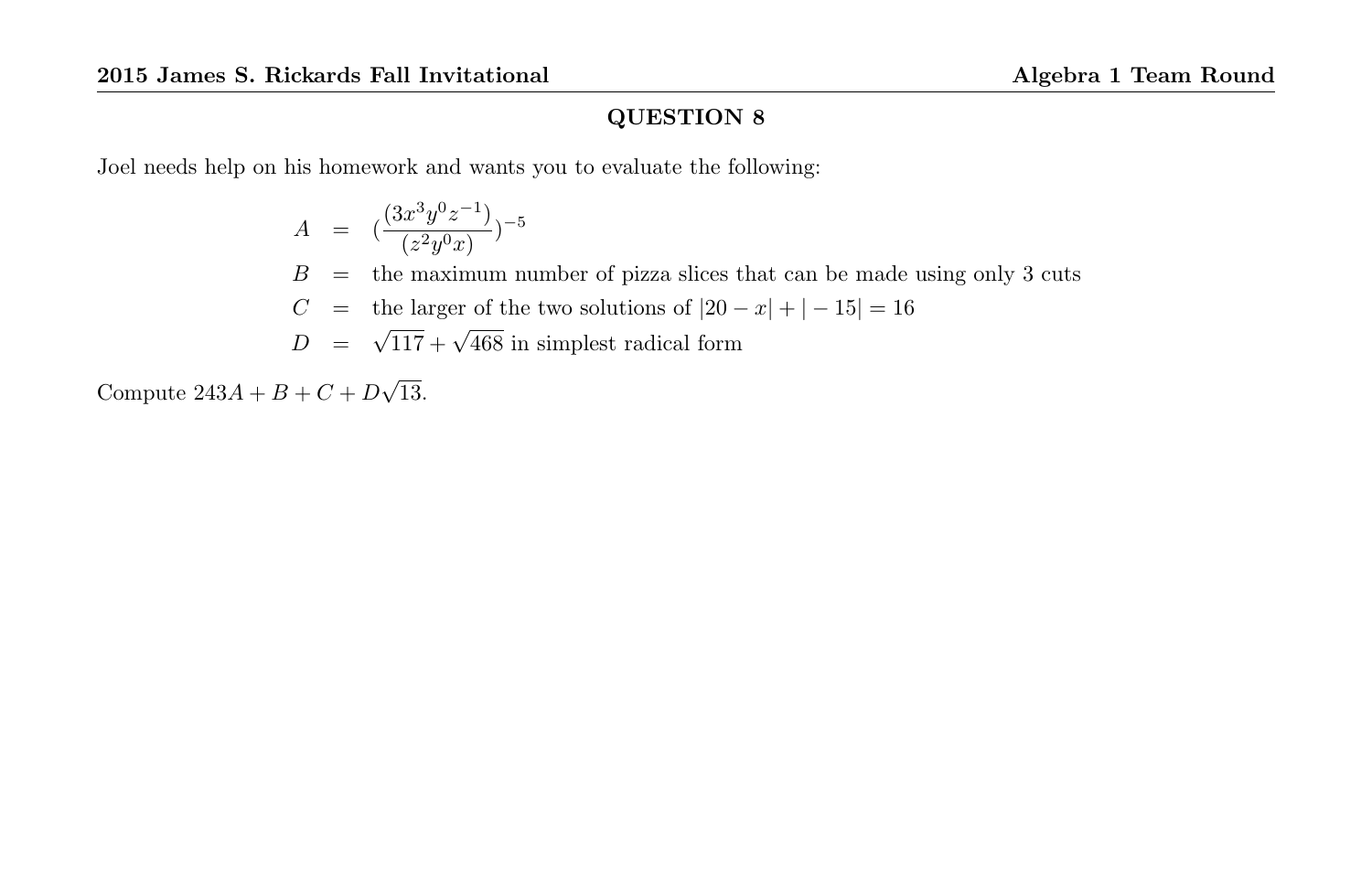Let

- $A =$  the number of pints in 3.5 gallons, given that 1 cup is half a pint, and that  $\frac{9}{2}$  gallons is the same as 72 cups
- $B =$  the y coordinate of the y intercept of the equation  $3x + 2y = 16$
- $C =$  the degrees, in Celsius, of 194 degrees in Fahrenheit, given  $F = 1.8C + 32$
- $D =$  the units digit of 2015<sup>2015</sup>

Subtract the GCF of A and C from the LCM of B and D. This result is your answer to this question.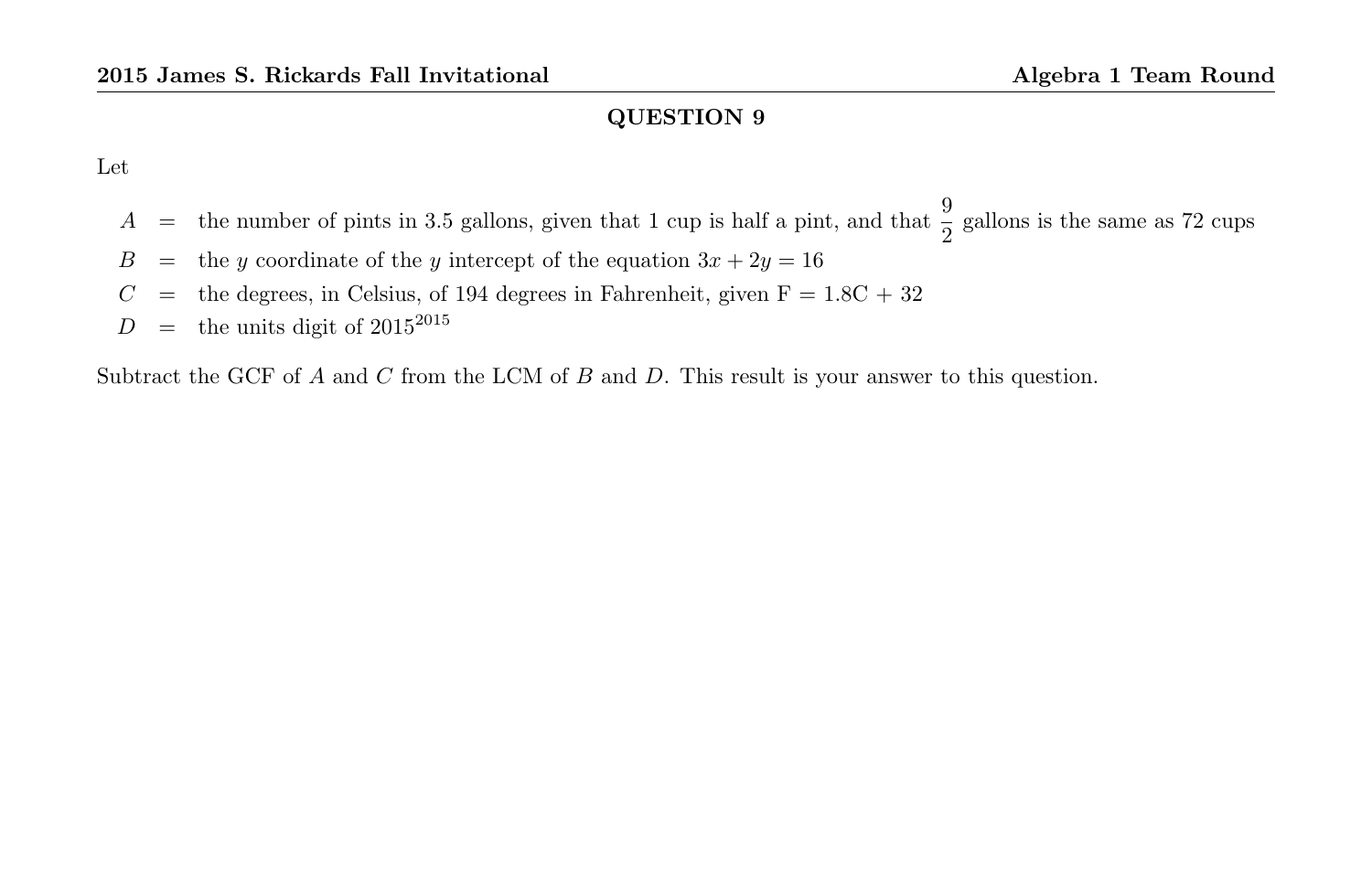Simplify the following expression:

$$
(6x + 3y)^{2} + (3x + 4y)^{2} + (2x + 5y)^{2} + (9x + y)^{2}
$$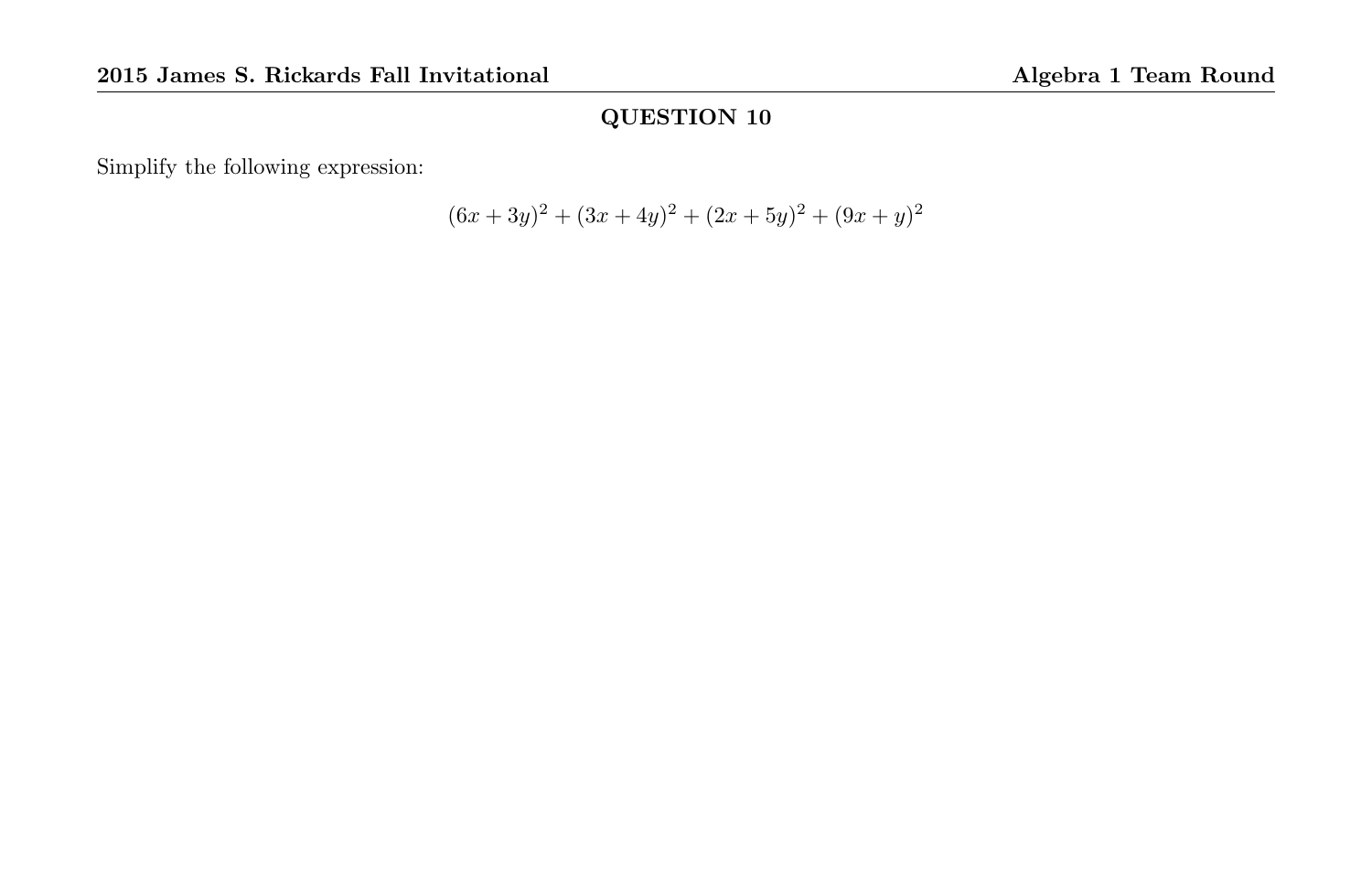Pruthak has given you, the chosen team, each of the following:

$$
f(x) = x + 1\n g(x) = 2x + 2\n h(x) = 3x + 3\n j(x) = 4x + 4
$$

Using the fact that  $x = 2015$ , let:

$$
A = f(x)
$$
  
\n
$$
B = g(f(x))
$$
  
\n
$$
C = h(g(f(x)))
$$
  
\n
$$
D = j(h(g(f(x))))
$$

Compute  $D - C - B - A$ .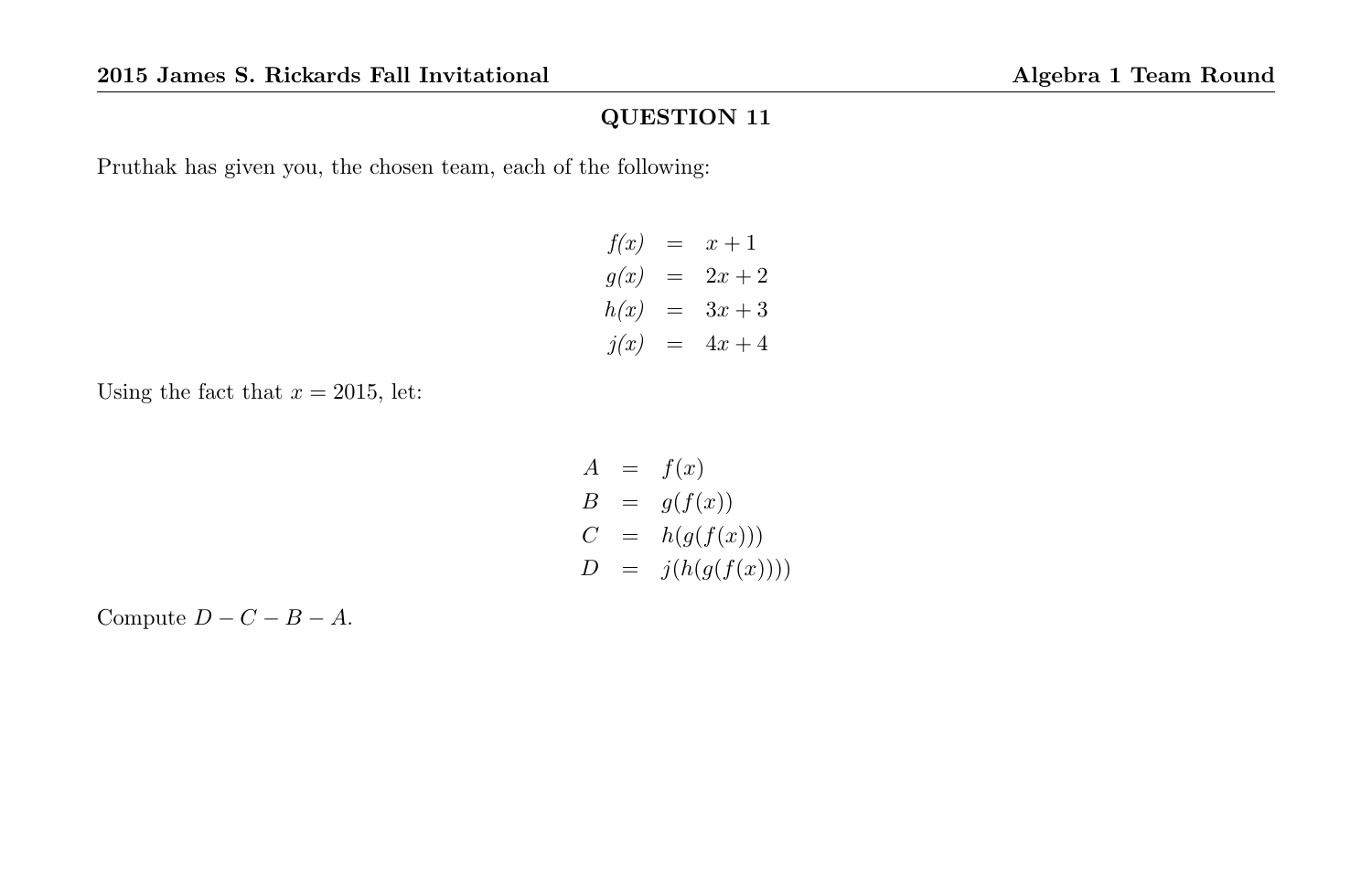Let  $x \star y = 20y - 15x$ . For

$$
A = 20 \times 15
$$
  
\n
$$
B = 25 \times 100
$$
  
\n
$$
C = 50 \times 75
$$
  
\n
$$
D = 15 \times 20
$$

Calculate  $\sqrt{A+B+C+D-50}$ .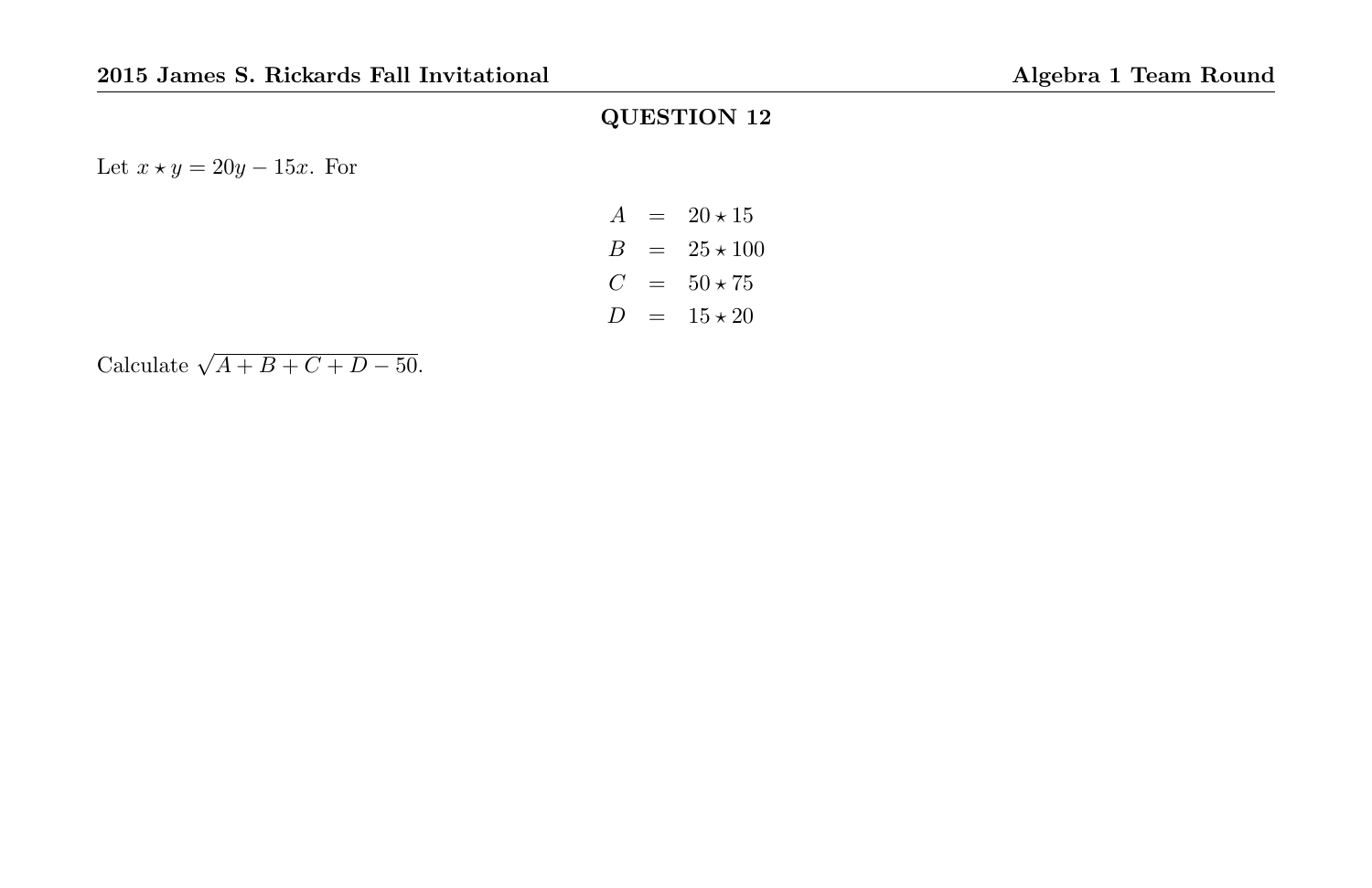Let

| $12_3 = A_{10}$ |  |
|-----------------|--|
| $10_{10} = B_3$ |  |
| $201_5 = C_2$   |  |
| $101_2 = D_5$   |  |